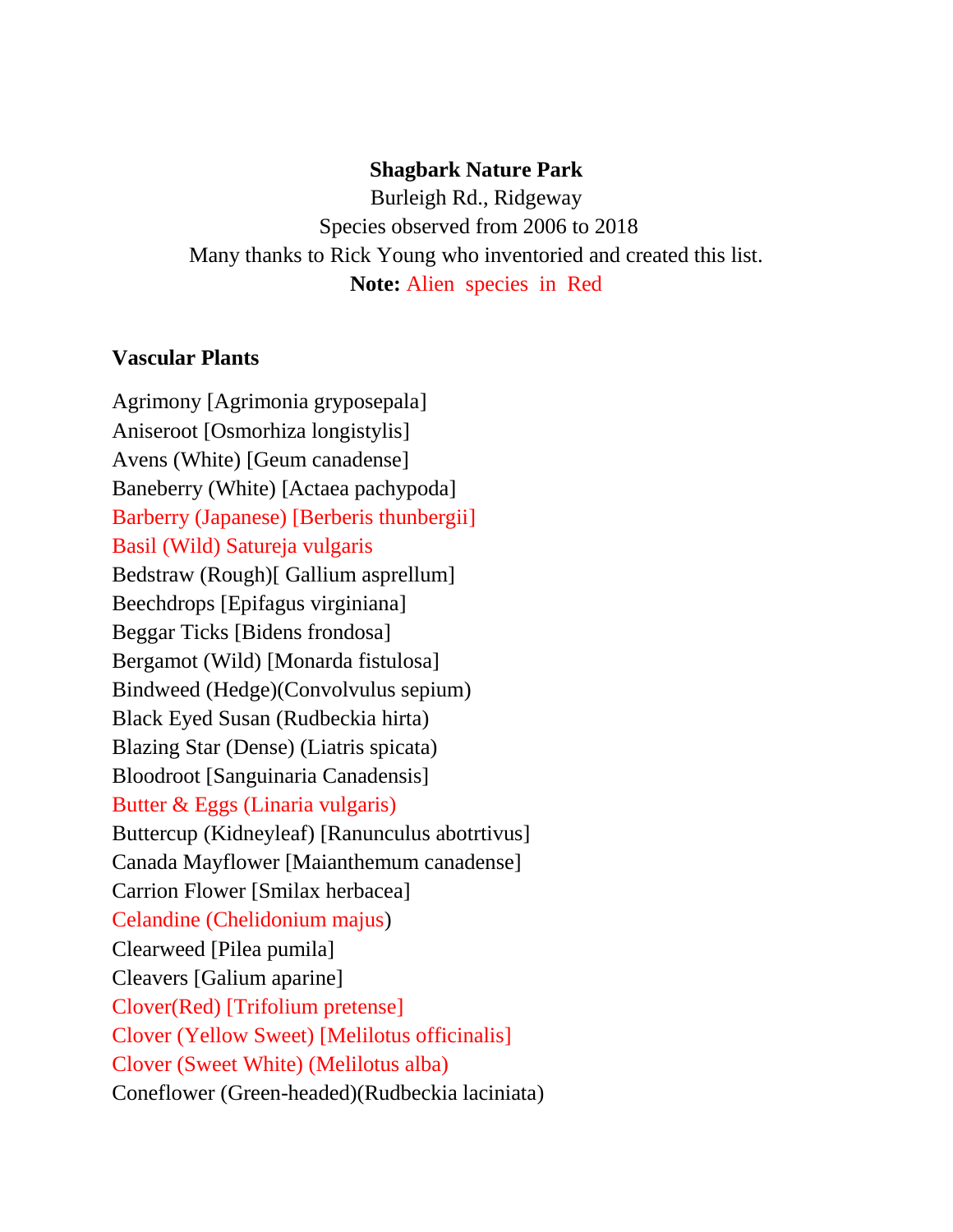Cress (Small-flowered Bitter) (Cardamine parviflora) Dame's Rocket (Hesperis matronalis) Dandelion (Common)(Taraxacum officinale) Dock (Curled) (Rumex crispus) Enchanter's Nightshade (Circaea quadrisulcata) False Solomon's Seal (Smilacina racemose) Fleabane (Daisy) (Erigeron annuus) Geranium (Wild) (Geranium maculatum) Goldenrod (Tall)(Solidago altissima) Goldenrod (Lance-leaved)( Solidago graminifolia) Ground Ivy (Glechoma hederacea) Hepatica (Sharp Lobed) (Anemone acutiloba) Herb Robert (Geranium robertianum) Hog Peanut (Amphicarpa bracteata) Indian Hemp (Apocynum cannabinum) Indian-pipe ( Monotropa uniflora) Indian Tobacco (Lobelia inflata) Jack-in-the-Pulpit sp. (Arisaema sp.) Jewelweed (Spotted) (Impatiens capensis) Knapweed (Brown) (Centaurea jacea) Knotweed (Virginia) (Tovara virginiana) Lily (Michigan) (Lilium michiganense) Loosestrife (Purple)(Lythrum salicaria) Mayapple (Podophyllum peltatum) Meadowrue (Early) (Thalictrum dioicum) Meadowrue (Tall) (Thalictrum polygamum) Milkweed (Common) (Asclepias syriaca) Motherwort (Leonurus cardiac) Nightshade (Enchanter's) (Cicaea quadrisulcata) Parsnip(Wild) (Pastinaca sativa) Pokeweed (Phytolacca americana) Phlox(Wild Blue) (Phlox divaricata) Snakeroot (Short-styled)(Sanicula canadensis)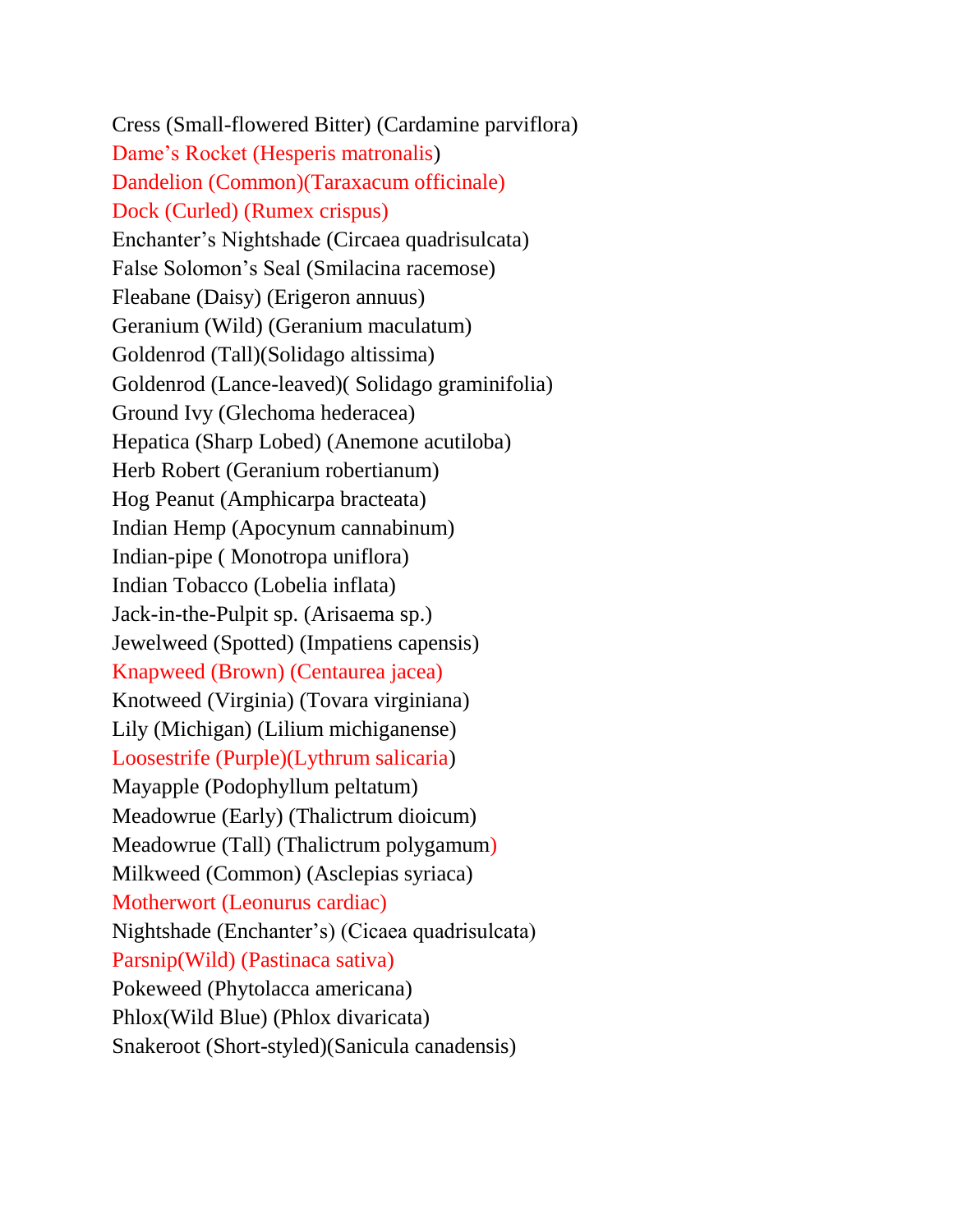### Queen Anne's Lace (Daucus carrota)

Solomon's Seal(Hairy) (Polygonatum pubescens) Strawberry (Wild) (Fragaria virginiana)

Spring Beauty (Claytonia virginica) Squawroot (Conopholis americana) Teasel (Dipsacus sp.) Swamp Rose Mallow (Hibiscus palustris) Tick Trefoil (Pointed Leaved) (Desmodium glutinosum) Trefoil (Birdfoot) (Lotus corniculatus) Toothwort (Cut-Leaved) (Dentaria laciniata) Trout Lily (Erythronium americanum) Trillium (Red) (Trillium erectum) Trillium (White) (Trillium grandiflorum) Violet (Canada) (Viola Canadensis), Vetch (Cow)(Vicia cracca) Violet (Common Blue) (Viola papilionacea) Violet (Downy Yellow) (Viola pubescens) Violet (Long Spurred) (Viola rostrate) Violet (Wooly Blue) (Viola sororia) Vervain (Blue) (Verbina hastata) Vervain (White)(Verbena urticifolia) Waterleaf(Virginia) (Hydrophyllum virginianum) Wild Yamroot (Dioscorea villosa) Yarrow (Achillea millefolium)

# **Trees & Shrubs**

Basswood (American) (Tilia Americana) Beech (American), Butternut (Juglans cinerea) Cherry (Black) (Prunus serotine) Cranberry(Highbush) (Viburnum trilobum) Dogwood (Gray) (Cornus racemose) Elder (American) (Sambucus canadensis)